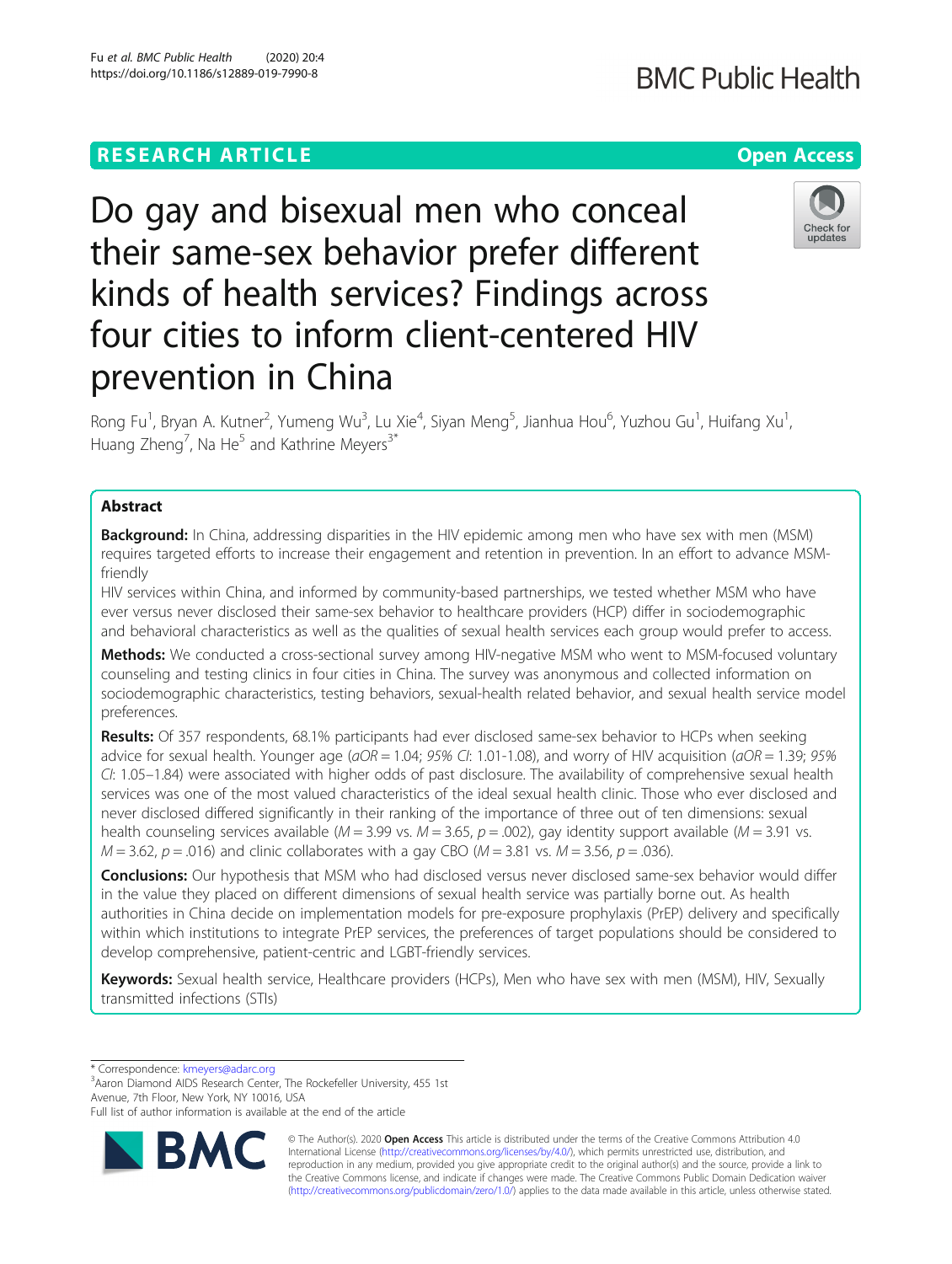## Background

In many areas of the world where homosexuality remains illegal or stigmatized in structural and social ways, gay, bisexual and other men who have sex with men (MSM) largely decline to disclose their sexuality and same-sex behavior to healthcare providers (HCPs) [\[1\]](#page-8-0). This concealment protects MSM against the deleterious effects of experiencing further maltreatment [\[2\]](#page-8-0), but also means that HCPs miss opportunities to tailor sexual health services to intervene on the disproportionate burden of STIs and HIV experienced by MSM as a key population [[3\]](#page-8-0). While environmental factors in healthcare settings, such as HCPs' negative attitudes and verbal harassment of MSM, may limit men's willingness to disclose same-sex behavior [[2\]](#page-8-0), at least some of these factors are amenable to change [[3\]](#page-8-0). For example, broadening the focus from HIV to sexual health and including mental health services related to sexuality might lead to improved engagement of MSM across the HIV continuum [\[4\]](#page-8-0).

In China, over the course of the rapid expansion of a nationwide epidemic of HIV and STIs during the past two decades, MSM are now recognized as a disproportionately affected group [[5,](#page-8-0) [6](#page-8-0)]. In the past ten years, Chinese funding bodies have scaled up HIV testing services for MSM in both healthcare settings and CBOs [\[5](#page-8-0)]. However, delayed and suboptimal HIV and syphilis testing and ART initiation remain common [\[7](#page-8-0)–[9](#page-8-0)]. A very high proportion of Chinese MSM also experience stigma in healthcare settings and do not disclose sexual orientation to their health professionals [\[10,](#page-8-0) [11\]](#page-8-0). Reorienting existing health services to affirm MSM sexuality, in line with the World Health Organization (WHO) definition of sexual health [[12\]](#page-8-0) and recommendations for sexual health service models specific to MSM [\[3,](#page-8-0) [13](#page-8-0)] may lessen the disproportionate burden of HIV and STIs by improving engagement and retention in services [\[14](#page-8-0)].

Previous studies have evaluated sexual health services by focusing on HCPs' perception of MSM [\[13](#page-8-0)] and MSM disclosure in the context of healthcare discrimination [\[11](#page-8-0)]. While most Chinese MSM prefer to go to MSM-focused CBOs for HIV counselling and testing [[15,](#page-8-0) [16](#page-8-0)], little is known about how these men seek HIV testing services in this high stigma setting or perceive sexual health services. In this study, we aimed to assess two aspects of sexual health services: A) demographic and behavioral characteristics associated with disclosure of same-sex behavior to HCPs, and B) whether disclosure was associated with different priorities for sexual health services among MSM.

## Methods

## Study design and sampling methods

Our study team held a series of stakeholder meetings in China with gay community leaders, HIV prevention intervention staff at municipal Centers for Disease Control and Prevention (CDC), and antiretroviral and STI clinic providers to discuss potential models for sexual health services for Chinese MSM. Importantly, stakeholders posited that MSM who conceal their same-sex behavior may differ in the qualities they prioritize within sexual health services that they would like to access, compared to counterparts who have already disclosed their same-sex behavior within a health care setting.

To test this hypothesis, between February and May 2018, we conducted a cross-sectional study in four cities (Shanghai, Beijing, Changsha, and Guangzhou) in a convenience sample of Chinese MSM. Staff at gay-oriented CBOs recruited participants through four methods: voluntary counselling and testing (VCT) clinics with posters, peer networks, outreach at gay venues with fliers, and online through CBOs' WeChat posts. Four trained research coordinators (RF, LX, JH, and SM) assessed eligibility criteria and screened men who identified as: 18 years or older, assigned male at birth, had ever engaged in sex with another man, and HIV-negative by self-report.

Computer-based surveys were administered in person by either CBO staff or research coordinators or selfadministered by participants themselves. Participants gave written informed consent prior to survey administration and received compensation of \$7.40 USD or equivalent condom and lubricant as compensation for their time. Recruitment halted after reaching the pre-specified sample of 700, of whom 362 were recruited through VCT clinic. We restricted the sample to VCT-recruited participants for this research question. Protocol and all study procedures were approved by the ethics review committee of Fudan University (Shanghai, China).

## Measures

The survey was anonymous and collected information on sociodemographic characteristics and sexual health related behavior, including testing behaviors, sexual risk and risk perception, and preferences for dimensions of a sexual health service model. Most survey items were adapted from an existing assessment instrument for Chinese MSM [[17](#page-8-0)].

The outcome measure was lifetime disclosure of samesex behavior to HCPs when seeking advice for sexual health issues. This advice-seeking could relate to bleeding, pain, itching, infections in genital or anal areas, or sexual dysfunction.

Sociodemographic information included age, city currently living in, residence (local or non-local), education, employment status, student status, household composition, marital status, and average monthly income (low and middle income, middle income, and high income) [[18\]](#page-8-0).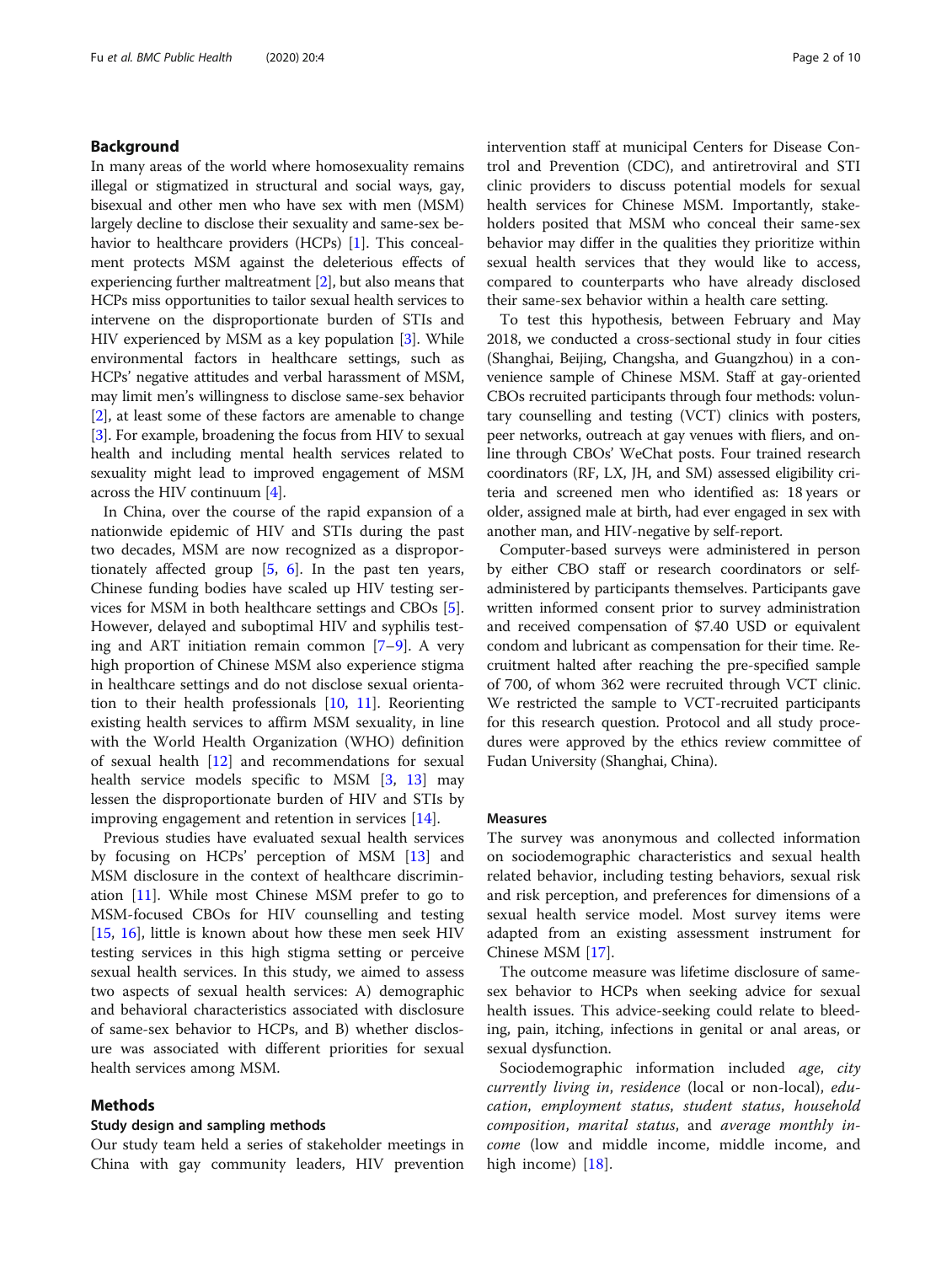We collected detailed information on sexual health related behavior. Participants self-reported if they ever had a sexual health issue that interfered with sex (yes or no) as well as ever experienced sexual health issues and went to see HCPs (yes or no). We broadly defined HCPs based on classification from WHO [[19\]](#page-8-0) and MSMspecific guidelines [\[4](#page-8-0)], as either health professionals, or lay HIV counselors. The survey also asked participants about their frequency of HIV and STI testing and sexual risk behavior. Variables associated with sexual risk behavior within the past 6 months included *number of* male sex partners, HIV-positive male partner, condomless anal sex, commercial sex behavior with male sex partners, STI symptoms/diagnosis, recreational drug use, sexual positioning, and group sex with male sex partners. We assessed self-perception of HIV risk with the following questions: "In five years, how likely do you think you are to become infected with HIV" (ranging from  $1$  very unlikely to 4 very likely); "In the past two years, have any of your friends or people you know become infected with HIV" (no, yes, I don't know); and "How worried are you of becoming infected with HIV" (ranging from 1 not worried at all to 4 very worried).

After iterative discussions with GPP stakeholders in four participating cities, we developed an MSM-specific sexual health service model that participants could evaluate by prioritizing the model's hypothetical "ideal" dimensions. Participants ranked the relative importance of each dimension of this clinic-based sexual health service model using a 5-point Likert scale (ranging from 1 not at all important to 5 extremely important). The model comprised ten dimensions (e.g., positive reputation in lesbian, gay, bisexual, transgender [LGBT] community, services are available anonymously, clinic is not LGBT-specific; see Table [2](#page-5-0)).

### Statistical analysis

To answer our research question about differences by concealment of same-sex behavior, we stratified descriptive statistics for socio-demographics, testing behaviors, sexual behaviors, risk perceptions, and the sexual health service model by whether participants had disclosed same-sex behavior to an HCP at least once in their lives when seeking advice for sexual health issues (disclosure vs. non-disclosure). For our first aim to assess factors associated with disclosure vs. non-disclosure, we performed bivariate analyses using T tests and chi-square tests to evaluate the difference between the two groups on socio-demographic and sexual health related behavior. Significant variables were then analyzed in multivariate logistic regression (odds ratios, 95% confidence intervals) to evaluate independent factors associated with disclosing same-sex behavior to HCPs. Variables with pvalues < .10 in bivariate analyses were selected for inclusion in an initial logistic regression model and odds ratios with  $p$ -values < .05 were included in the final multivariate model. We calculated mean scores for each dimension and across all 10 dimensions of sexual health service and likewise stratified by disclosure for bivariate analyses. All data analyses were completed using IBM SPSS Statistics 20 (IBM, Armonk, NY, USA).

## Results

Of 362 respondents, 1.4%  $(n = 5)$  of respondents had missing data. Of the 357 respondents in the final sample, 68.1% ( $n = 243$ ) had disclosed same-sex behavior to an HCP at least once in their lives when seeking advice for sexual health issues (Table [1\)](#page-3-0).

## Socio-demographics

As seen in Table [1,](#page-3-0) participants ranged from 18 to 85 years old  $(M = 31.5, SD = 9.4)$ . Overall, two-thirds of participants self-identified as gay and about a third as bisexual. Just over two-thirds reported a college degree or higher. Most were not married, and most were employed full-time. Nearly half reported high-income.

## Sexual health related behavior

About one in ten had never tested for HIV and nearly one in three had never tested for an STI. More than half reported receptive anal sex in the past 6 months, and many were unaware of the HIV status of their partner(s). On average, participants thought they were unlikely to become infected with HIV in the next five years and endorsed worry about acquiring HIV. About two-fifths knew someone who had acquired HIV in the last two years.

Three quarters reported seeing an HCP for a sexual health issues that had interfered with sex. Of these, most had disclosed same-sex behavior to an HCP at least once in their lives while seeking sexual health services. Among those who avoided seeking care for such an issue, half cited the main barrier to be fear of stigma toward same-sex behavior by HCPs (Fig. [1\)](#page-4-0).

## Demographic differences by disclosure of same-sex behavior to HCPs

Those who had ever sought help for sexual health and disclosed same-sex behavior to their HCPs were significantly more likely, at  $p < 0.10$ , to report younger age, living with other people, not having a local residency permit, more frequent HIV testing and STI testing, greater worry about HIV acquisition, more receptive anal penetration, and differences by city of residence as compared to those MSM who had never disclosed (Table [1](#page-3-0)). We did not find evidence that disclosure of same-sex behavior to HCPs was associated with any other sociodemographic variables.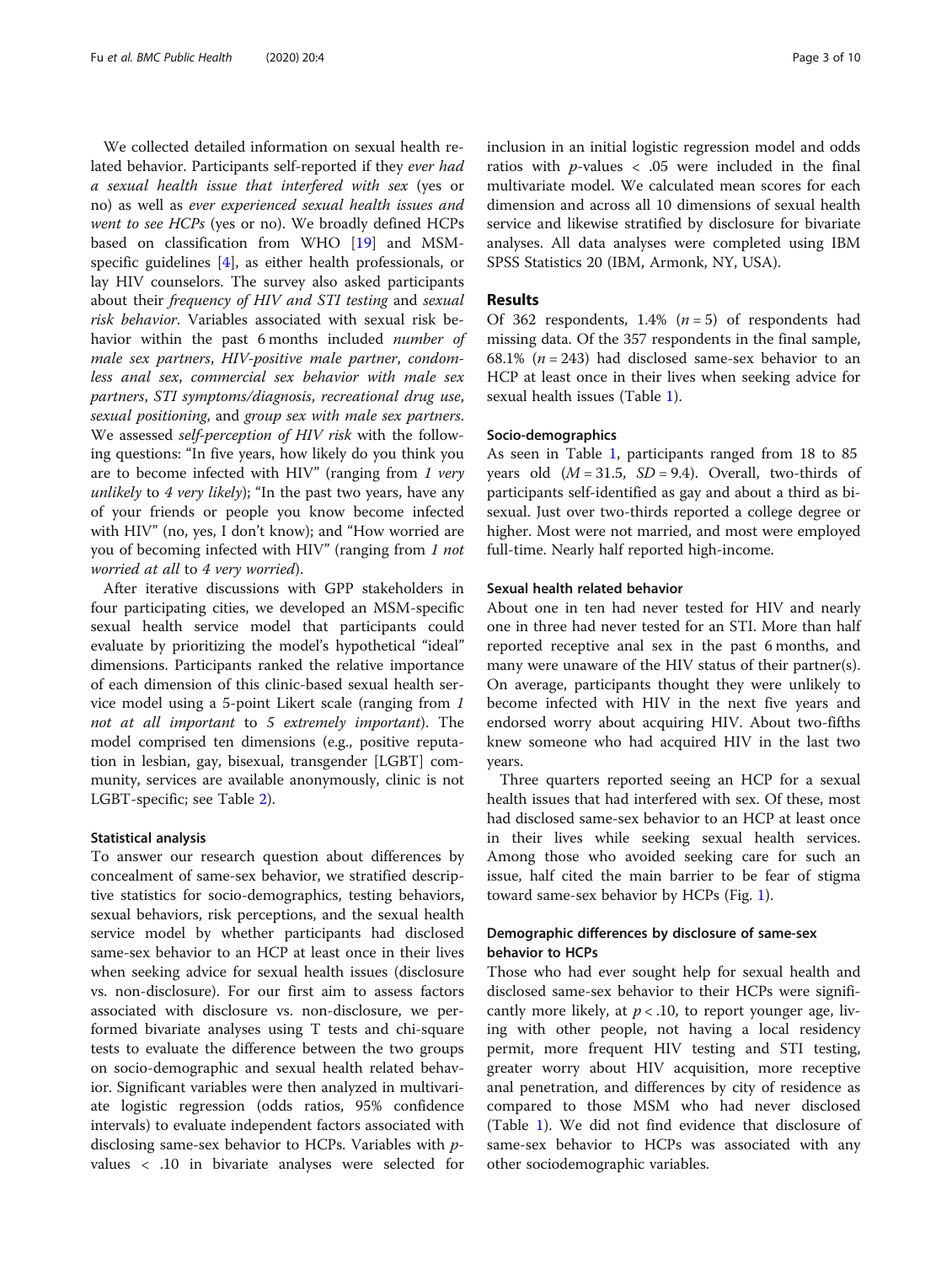|                                                      | Ever<br>disclosed<br>n(%)<br>243 (68.1) | Never<br>disclosed<br>n(%)<br>114 (31.9) | $\mathcal{P}$ | $  \prime$ $\prime$<br>Overall<br>$(N = 357)$ |
|------------------------------------------------------|-----------------------------------------|------------------------------------------|---------------|-----------------------------------------------|
| Socio-demographics                                   |                                         |                                          |               |                                               |
| Age (M, SD)                                          | 30.6, 9.2                               | 33.4, 9.6                                | 0.009         | 31.5, 9.4                                     |
| City currently living in                             |                                         |                                          |               |                                               |
| Shanghai                                             | 33 (82.5)                               | 7 (17.5)                                 | < 0.001       | 40                                            |
| Beijing                                              | 79 (77.5)                               | 23 (22.5)                                |               | 102                                           |
| Changsha                                             | 47 (74.6)                               | 16(25.4)                                 |               | 63                                            |
| Guangzhou                                            | 84 (55.3)                               | 68 (44.7)                                |               | 152                                           |
| Local residency permit                               | 71 (64.5)                               | 39 (35.5)                                | 0.390         | 110                                           |
| College education or above                           | 163 (68.5)                              | 75 (31.5)                                | 0.811         | 238                                           |
| Full-time employment<br>(20 missing data)            | 158 (65.0)                              | 85 (35.0)                                | 0.505         | 243                                           |
| Household                                            |                                         |                                          |               |                                               |
| I live by myself                                     | 75 (60.0)                               | 50 (40.0)                                | 0.009         | 125                                           |
| I live with a partner                                | 56 (64.4)                               | 31 (35.6)                                |               | 87                                            |
| I live with roommate(s)<br>or relatives              | 74 (81.3)                               | 17 (18.7)                                |               | 91                                            |
| I do not have a stable<br>home/Other                 | 36(66.7)                                | 18 (33.3)                                |               | 54                                            |
| Married                                              | 40 (66.7)                               | 20 (33.3)                                | 0.879         | 60                                            |
| Average monthly income (USD)                         |                                         |                                          |               |                                               |
| Low and middle income 41 (74.5)<br>(5442)            |                                         | 14(25.5)                                 | 0.350         | -55                                           |
| Middle income<br>$(443 - 1474)$                      | 94 (69.6)                               | 41 (30.4)                                |               | 135                                           |
| High income $(21474)$                                | 108 (64.7) 59 (35.3)                    |                                          |               | 167                                           |
| Sexuality                                            |                                         |                                          |               |                                               |
| Sexual attraction                                    |                                         |                                          |               |                                               |
| More to women than to<br>men/Only to women           | 7 (58.3)                                | 5 (41.7)                                 | 0.732         | 12                                            |
| To women and men<br>equally                          | 27 (62.8)                               | 16(37.2)                                 |               | 43                                            |
| More to men than to<br>women                         | 108 (69.7) 47 (30.3)                    |                                          |               | 155                                           |
| Only to men                                          | 101 (68.7) 46 (31.3)                    |                                          |               | 147                                           |
| Sexual identity                                      |                                         |                                          |               |                                               |
| Bisexual                                             | 74 (66.7) 37 (33.3)                     |                                          | 0.896 111     |                                               |
| Gay                                                  | 166 (68.6) 76 (31.4)                    |                                          |               | 242                                           |
| Heterosexual/Other                                   | $3(75.0)$ 1 (25.0)                      |                                          |               | 4                                             |
| Current intimate sexual<br>relationship with a woman |                                         | 38 (61.3) 24 (38.7)                      | $0.292$ 62    |                                               |
| Testing behaviors                                    |                                         |                                          |               |                                               |
| Frequency of HIV testing                             |                                         |                                          |               |                                               |
| Never                                                |                                         | 18 (42.9) 24 (57.1)                      | 0.001         | 42                                            |

<span id="page-3-0"></span>Table 1 Socio-demographic and behavioral characteristics of Chinese MSM, stratified by history of disclosure of same-sex behavior to HCP when seeking sexual health services ( $N = 357$ )

Table 1 Socio-demographic and behavioral characteristics of Chinese MSM, stratified by history of disclosure of same-sex behavior to HCP when seeking sexual health services ( $N = 357$ ) (Continued)

| Communica)                                          |                            |                                    |       |                        |
|-----------------------------------------------------|----------------------------|------------------------------------|-------|------------------------|
|                                                     | Ever<br>disclosed<br>n (%) | Never<br>disclosed<br>n (%)        | р     | Overall<br>$(N = 357)$ |
| Once per year or less                               | 70 (65.4)                  | 243 (68.1) 114 (31.9)<br>37 (34.6) |       | 107                    |
| About 2-3 times per<br>year                         | 80 (73.4)                  | 29 (26.6)                          |       | 109                    |
| At least 4 times per year                           | 75 (75.8)                  | 24 (24.2)                          |       | 99                     |
| Frequency of STI testing                            |                            |                                    |       |                        |
| Never                                               | 63 (60.6)                  | 41 (39.4)                          | 0.028 | 104                    |
| Once per year or less                               | 90 (65.2)                  | 48 (34.8)                          |       | 138                    |
| About 2-3 times per<br>year                         | 47 (75.8)                  | 15(24.2)                           |       | 62                     |
| At least 4 times per year 43 (81.1)                 |                            | 10(18.9)                           |       | 53                     |
| Sexual behavior in past 6 months                    |                            |                                    |       |                        |
| Anal sex positioning (15 missing data)              |                            |                                    |       |                        |
| Any receptive                                       | 154 (73.3) 56 (26.7)       |                                    | 0.009 | 210                    |
| Insertive only                                      | 78 (59.1)                  | 54 (40.9)                          |       | 132                    |
| Sex with men or women or both                       |                            |                                    |       |                        |
| Only with men                                       | 172 (69.4) 76 (30.6)       |                                    | 0.664 | 248                    |
| More with men than<br>with women                    | 36 (63.2)                  | 21(36.8)                           |       | 57                     |
| With women and<br>men equally                       | 9(56.2)                    | 7 (43.8)                           |       | 16                     |
| More with women<br>than with men/Only<br>with women | 8(66.7)                    | 4 (33.3)                           |       | 12                     |
| Haven't had sex                                     | 33 (78.6)                  | 9(21.4)                            |       | 24                     |
| Number of male sex partners                         |                            |                                    |       |                        |
| $0 - 1$                                             | $102(66.7)$ 51 (33.3)      |                                    | 0.140 | 153                    |
| $2 - 5$                                             | $118(66.7)$ 59 (33.3)      |                                    |       | 177                    |
| $\geq 6$                                            | 23 (85.2)                  | 4(14.8)                            |       | 27                     |
| HIV-positive male sex partner (15 missing data)     |                            |                                    |       |                        |
| None                                                | $116(66.7)$ 58 (33.3)      |                                    | 0.393 | 174                    |
| I don't know                                        | 105 (69.5) 46 (30.5)       |                                    |       | 151                    |
| Yes, partner on ART                                 | 8 (80.0)                   | 2(20.0)                            |       | 10                     |
| Yes, partner not on ART                             | 3(42.9)                    | 4(57.1)                            |       | 7                      |
| Condomless anal sex                                 | 106 (72.6)                 | 40 (27.4)                          | 0.128 | 146                    |
| Commercial sex with<br>male sex partners            | 18 (66.7)                  | 9 (33.3)                           | 1.000 | 27                     |
| STI symptoms /diagnosis                             | 17 (73.9)                  | 6 (26.1)                           | 0.647 | 23                     |
| Recreational drug use                               | 3(75.0)                    | 1(25.0)                            | 1.000 | 4                      |
| Group sex with<br>male sex partners                 | 27 (71.1)                  | 11 (28.9)                          | 0.716 | 38                     |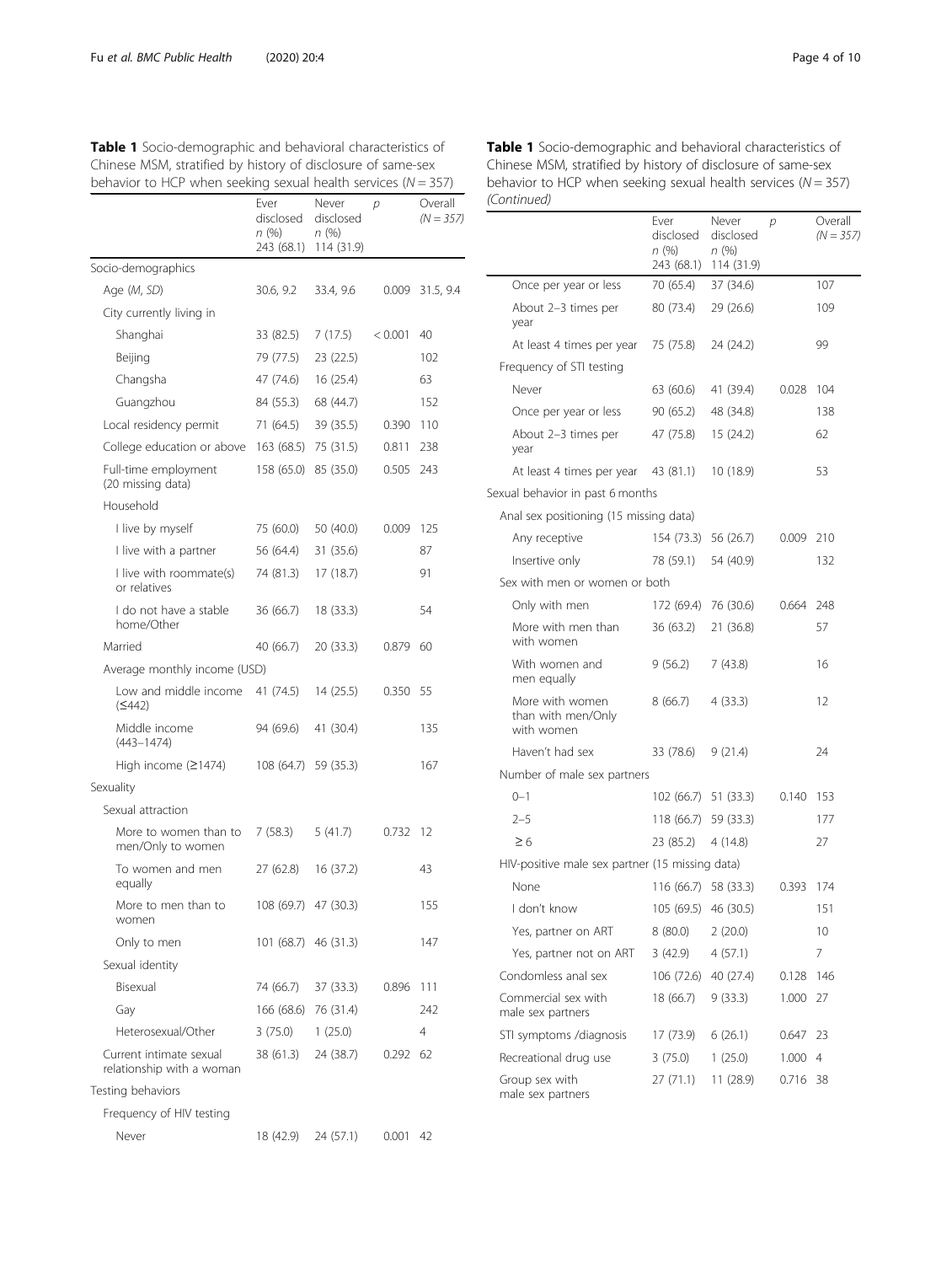<span id="page-4-0"></span>

| Table 1 Socio-demographic and behavioral characteristics of       |
|-------------------------------------------------------------------|
| Chinese MSM, stratified by history of disclosure of same-sex      |
| behavior to HCP when seeking sexual health services ( $N = 357$ ) |
| (Continued)                                                       |

|                                               | Fver<br>disclosed disclosed<br>n(%)<br>243 (68.1) 114 (31.9) | Never<br>n(%) | D         | Overall<br>$(N = 357)$ |
|-----------------------------------------------|--------------------------------------------------------------|---------------|-----------|------------------------|
| Perceptions of HIV and risk                   |                                                              |               |           |                        |
| HIV in social networks                        | 92 (66.7)                                                    | 46 (33.3)     | 0.812 138 |                        |
| Likelihood of HIV<br>acquisition (M, SD) $^2$ | 2.1.07                                                       | 2.2.0.7       |           | $0.157$ 2.1, 0.7       |
| Worry about HIV<br>acquisition (M, SD) $3$    | 3.1, 0.9                                                     | 2.8, 0.9      |           | $0.003$ 3.0, 0.9       |

## Factors independently associated with disclosure of same-sex behavior to HCPs

In a multivariate model of factors significant in bivariate analyses, MSM who were older  $(aOR = .96;$ 95% CI: .93–.99) and those who reported insertive sex only  $(aOR = .47; 95\% CI: .28-.78)$  had significantly lower odds of having disclosed same-sex behavior to their HCPs. Those who stated that they were afraid of contracting HIV ( $aOR = 1.39$ ; 95% CI: 1.05–1.84) had higher odds of having disclosed (Table [2](#page-5-0)).



## Sexual health services MSM value by disclosure of samesex behavior to HCPs

The overall average importance score for all dimensions of the "ideal" sexual health clinic was  $M = 3.73$  (SD = .23) and ranged from 3.34 to 4.01 on the 5-point Likert scale (Table [3\)](#page-6-0). Ever disclosed respondents had higher scores than never disclosed respondents, with no significant mean differences for the overall model  $(M = 3.80$  vs.  $M = 3.60$ ,  $p = .07$ ). However, the two groups differed significantly across three dimensions (in order of magnitude): sexual health counseling services available  $(M = 3.99$  vs.  $M = 3.65$ ,  $p = .002$ ), gay identity support *available*  $(M = 3.91 \text{ vs. } M = 3.62, p = .016)$ , and *clinic* collaborates with a gay CBO  $(M = 3.81$  vs.  $M = 3.56$ ,  $p = .036$ ). Both groups valued *positive reputation in the* LGBT community and comprehensive sexual health services available as the top two services. The largest gap in ranking, albeit not statistically significant by mean differences, was services are available anonymously, ranked 5th in the disclosure group versus 3rd in the non-disclosure group  $(M = 3.88 \text{ vs. } M = 3.67, p = .081)$ . Healthcare providers are aware of clients' same-sex behavior and LGBT staff ranked as the bottom two services in importance for both groups (Fig. [2\)](#page-6-0).

## **Discussion**

We examined whether disclosure of same-sex behavior to HCPs was associated with demographic and

## **Health-seeking behavior**

Those in color are participants who ever had sexual health issues and went to see a doctor (270/357)

## **Disclosure of same-sex behavior**

Those in color are participants who ever told a healthcare provider that have sex with men when seeing a doctor (185/270)

## **Avoidance behavior**

Those in color are participants who avoided seeking sexual health services after went to see a doctor (42/270)

Fig. 1 MSM's sexual health related behavior (N = 357). The flow displays MSM's sexual health issues, health-seeking behavior, and disclosure of same-sex behavior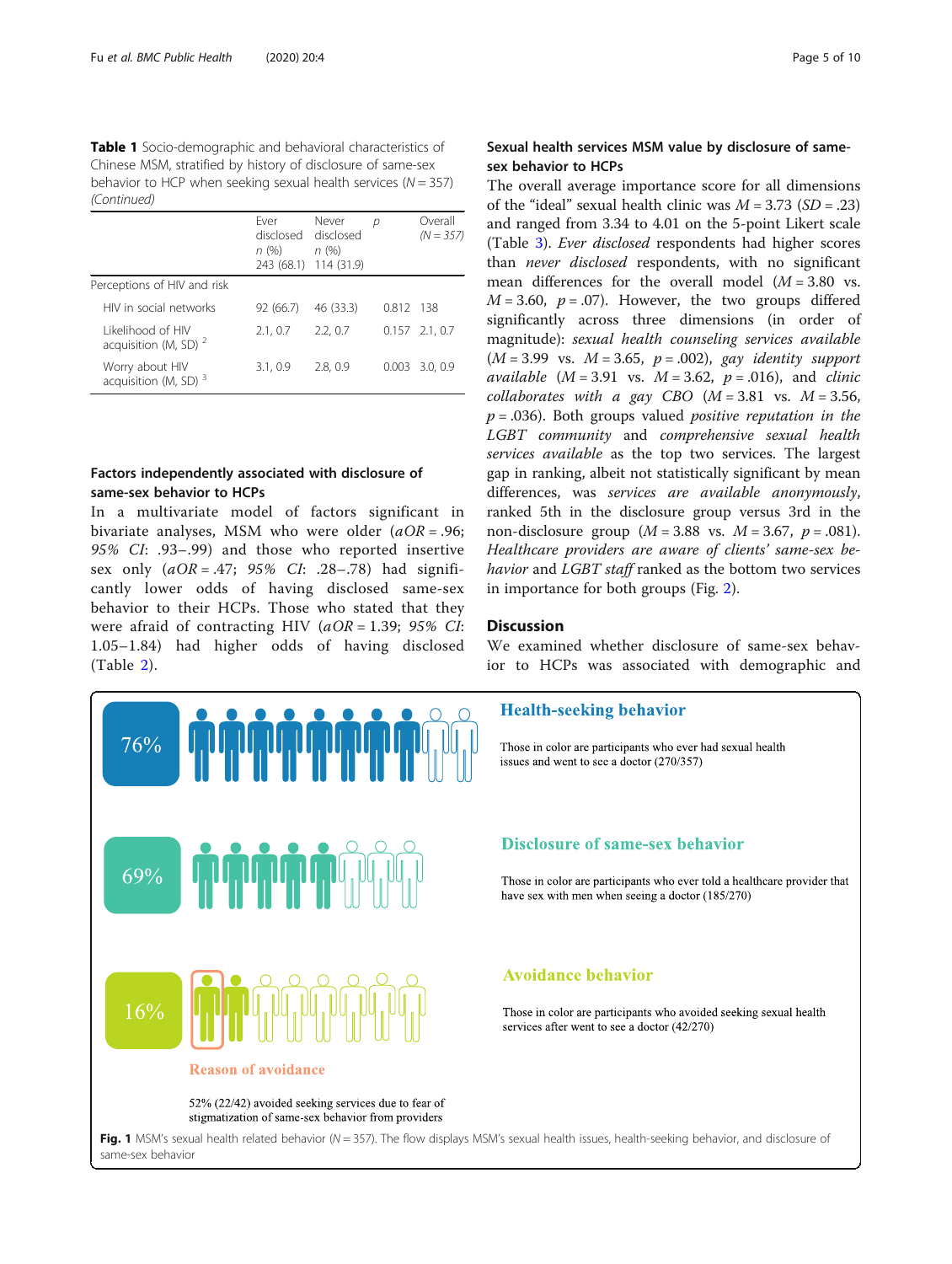## <span id="page-5-0"></span>**Table 2** Factors associated with disclosure of same-sex behavior to HCP ( $N = 357$ )

|                                               | Crude OR (95% CI)      | $\overline{P}$ | Adjusted OR (95% CI) | $\mathcal{P}$ |
|-----------------------------------------------|------------------------|----------------|----------------------|---------------|
| Socio-demographics                            |                        |                |                      |               |
| Age (in years)                                | $0.97(0.95 - 0.99)$    | 0.010          | $0.96(0.93 - 0.99)$  | 0.005         |
| City currently living in                      |                        |                |                      |               |
| Shanghai                                      | 1                      |                |                      |               |
| Beijing                                       | $0.73(0.29 - 1.86)$    | 0.508          |                      |               |
| Changsha                                      | $0.62$ $(0.23 - 1.68)$ | 0.351          |                      |               |
| Guangzhou                                     | $0.26(0.11 - 0.63)$    | 0.003          |                      |               |
| Household                                     |                        |                |                      |               |
| I live by myself                              | $\mathbf{1}$           |                | 1                    |               |
| I live with a partner                         | $1.20(0.68 - 2.12)$    | 0.520          | $1.00(0.52 - 1.90)$  | 0.991         |
| I live with roommate(s) or relatives          | 2.09 (1.54-5.49)       | 0.001          | 1.79 (0.84-3.79)     | 0.130         |
| I do not have a stable home/Other             | $1.50(0.75 - 2.99)$    | 0.249          | $1.18(0.54 - 2.61)$  | 0.678         |
| Testing behaviors                             |                        |                |                      |               |
| Frequency of HIV testing                      |                        |                |                      |               |
| Never                                         | $\mathbf{1}$           |                | $\mathbf{1}$         |               |
| Once per year or less                         | $2.52(1.22 - 5.23)$    | 0.013          | 2.16 (0.85-5.49)     | 0.108         |
| About 2-3 times per year (every 4-6 months)   | 3.68 (1.75-7.74)       | 0.001          | 2.67 (0.99-7.22)     | 0.053         |
| At least 4 times per year (every 3 months)    | 4.17 (1.94-8.95)       | < 0.001        | $1.82(0.62 - 5.35)$  | 0.275         |
| Frequency of STI testing                      |                        |                |                      |               |
| Never                                         | $\mathbf{1}$           |                | $\mathbf{1}$         |               |
| Once per year or less                         | $1.22(0.72 - 2.07)$    | 0.459          | $1.23(0.60 - 2.51)$  | 0.572         |
| About 2-3 times per year (every 4-6 months)   | $2.04(1.01 - 4.11)$    | 0.047          | 1.13 (0.44-2.89)     | 0.801         |
| At least 4 times per year (every 3 months)    | 2.80 (1.27-6.18)       | 0.011          | 2.77 (0.90-8.51)     | 0.075         |
| Sex risk in past 6 months                     |                        |                |                      |               |
| Sex role                                      |                        |                |                      |               |
| Any receptive "0" or "0.5"                    | $\mathbf{1}$           |                | 1                    |               |
| Insertive "1" only                            | $0.53(0.33 - 0.83)$    | 0.006          | $0.47(0.28 - 0.78)$  | 0.004         |
| Worry about HIV acquisition (vs. not worried) | $1.43(1.13 - 1.81)$    | 0.003          | 1.39 (1.05-1.84)     | 0.020         |

\*Adjusted for location in the multivariate model

sexual health factors among MSM who visited gayoriented CBOs for HIV VCT services in four cities in China, and relatedly, whether their past disclosure while seeking sexual health services was associated with their preferences for hypothetical sexual health services. Overall in our sample, MSM reported a high prevalence of sexual health issues, elevated worry about becoming infected with HIV, and extraordinarily high proportions of seroconversions within their social networks. In multivariate logistic regression, MSM who reported younger age and greater worry about HIV acquisition were more likely to have disclosed their same-sex behavior to HCPs. Past disclosure was also associated with slightly greater interest in three out of ten dimensions for sexual health services.

## Disclosure of same-sex behavior to HCPs and testing and sexual behaviors of MSM

A large majority (68.1%) of respondents reported that they had previously experienced a sexual health issue that interfered with their sex life, sought care, and disclosed their same-sex behavior to an HCP, highlighting the importance of understanding the sexual health of sexual-minority populations beyond the narrow lens of HIV. This high prevalence of disclosure is close to those reported in a recent systematic review [\[2](#page-8-0)] with a median of 61% across 15 studies. However, this review was largely conducted in high-income countries. Compared to a 2014 nationwide online study [\[11](#page-8-0)] in China, in which only 16% MSM reported disclosure of their sexual orientation to HCPs, our prevalence of disclosure is much higher. We attribute the difference to recruitment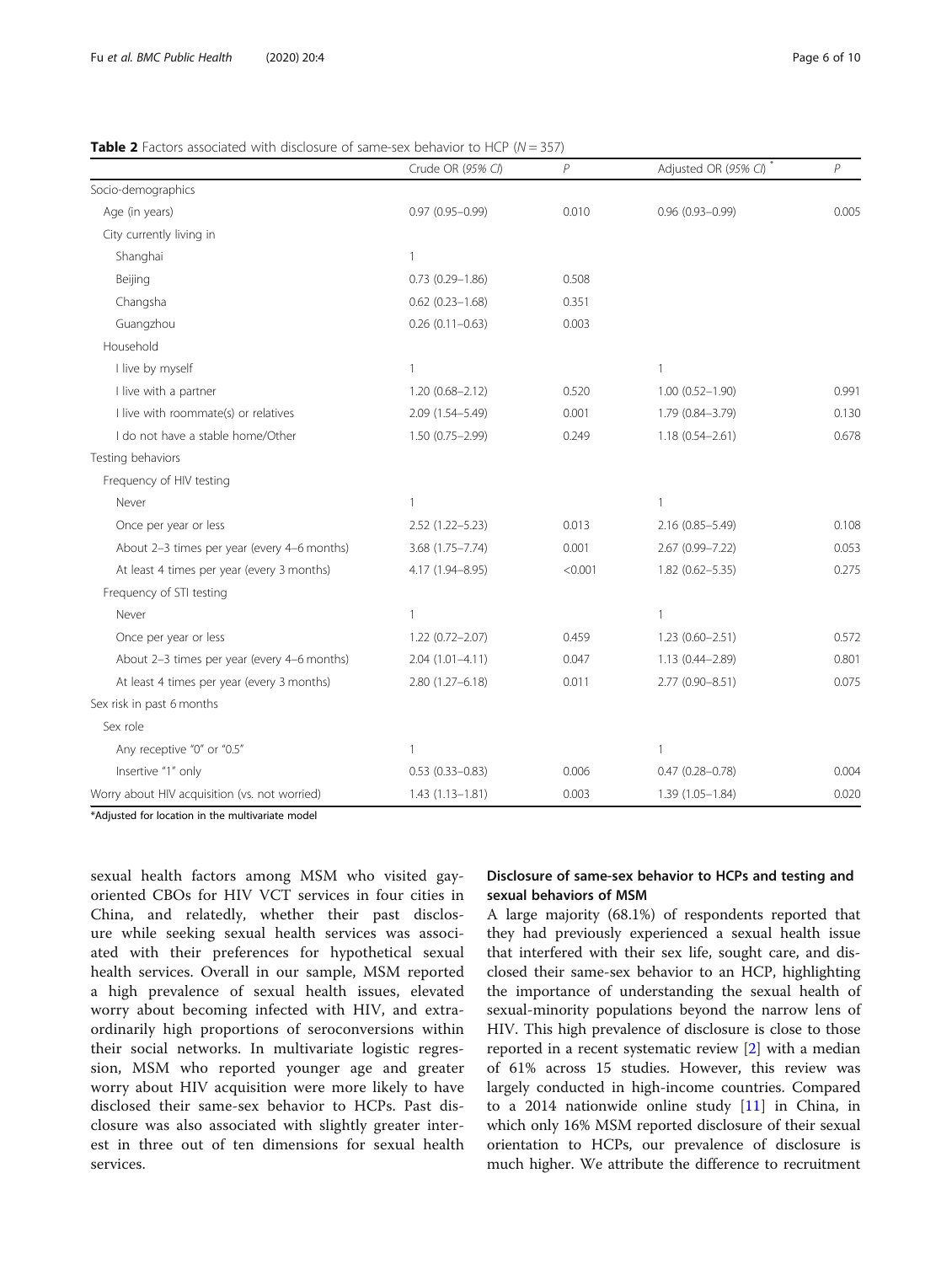|                                                                 | Ever disclosed<br>n(%)<br>243 (68.1) |                       | Never disclosed<br>n(%)<br>114 (31.9) |                       |                       | Overall $(N = 357)$         |                       |
|-----------------------------------------------------------------|--------------------------------------|-----------------------|---------------------------------------|-----------------------|-----------------------|-----------------------------|-----------------------|
|                                                                 | Importance score<br>(M, SD)          | Ranking<br>$(1 - 10)$ | Importance score<br>(M, SD)           | Ranking<br>$(1 - 10)$ | t-test<br>score $(p)$ | Importance score<br>(M, SD) | Ranking<br>$(1 - 10)$ |
| Positive reputation in LGBT community                           | 4.06, 1.00                           |                       | 3.89, 0.95                            | $\overline{2}$        | $-1.49$<br>(0.138)    | 4.01, 0.99                  | $\overline{2}$        |
| Comprehensive sexual health services<br>available               | 4.05, 0.92                           | $\overline{2}$        | 3.95, 0.98                            | $\mathbf{1}$          | $-1.00$<br>(0.319)    | 4.02, 0.94                  | $\mathbf{1}$          |
| Sexual health counseling services<br>available                  | 3.99, 0.91                           | 3                     | 3.65, 1.08                            | $\overline{4}$        | $-3.12$<br>(0.002)    | 3.88, 0.98                  | 3                     |
| Gay identity support available                                  | 3.91, 1.04                           | 4                     | 3.62, 1.05                            | 5                     | $-2.42$<br>(0.016)    | 3.82, 1.05                  | $\overline{4}$        |
| Services are available anonymously                              | 3.88, 1.02                           | 5                     | 3.67, 1.13                            | 3                     | $-1.75$<br>(0.081)    | 3.81, 1.06                  | 5                     |
| Clinic collaborates with a gay CBO                              | 3.81, 0.99                           | 6.5                   | 3.56, 1.09                            | 7                     | $-2.11$<br>(0.036)    | 3.73, 1.03                  | 7                     |
| Positive reputation for HIV services                            | 3.81, 1.03                           | 6.5                   | 3.61, 1.16                            | 6                     | $-1.72$<br>(0.086)    | 3.75, 1.08                  | 6                     |
| Clinic is NOT LGBT-specific                                     | 3.63, 1.05                           | 8                     | 3.47, 1.00                            | 8                     | $-1.37$<br>(0.172)    | 3.58, 1.03                  | 8                     |
| LGBT staff                                                      | 3.45, 1.13                           | 9                     | 3.35, 1.03                            | 9                     | $-0.82$<br>(0.415)    | 3.42, 1.10                  | 9                     |
| Healthcare providers are aware of clients'<br>same-sex behavior | 3.40, 1.16                           | 10                    | 3.22, 1.03                            | 10                    | $-1.45$<br>(0.149)    | 3.34, 1.12                  | 10                    |

<span id="page-6-0"></span>**Table 3** Sexual healthcare delivery model stratified by history of disclosure of same-sex behavior to HCP ( $N = 357$ )

 $*1$  = Not at all important,  $5$  = Extremely important

within gay-oriented CBOs, an indication that gay-specific services may be associated with greater disclosure. However, while most men who experience a sexual health issue sought care and most disclosed their same sex behavior to providers, half of those who did not seek healthcare cited anticipated stigma by HCPs as the primary reason for not doing so, suggesting continued need for interventions that build the capacity of HCPs to deliver MSM-competent care. This finding is generally in line with the findings

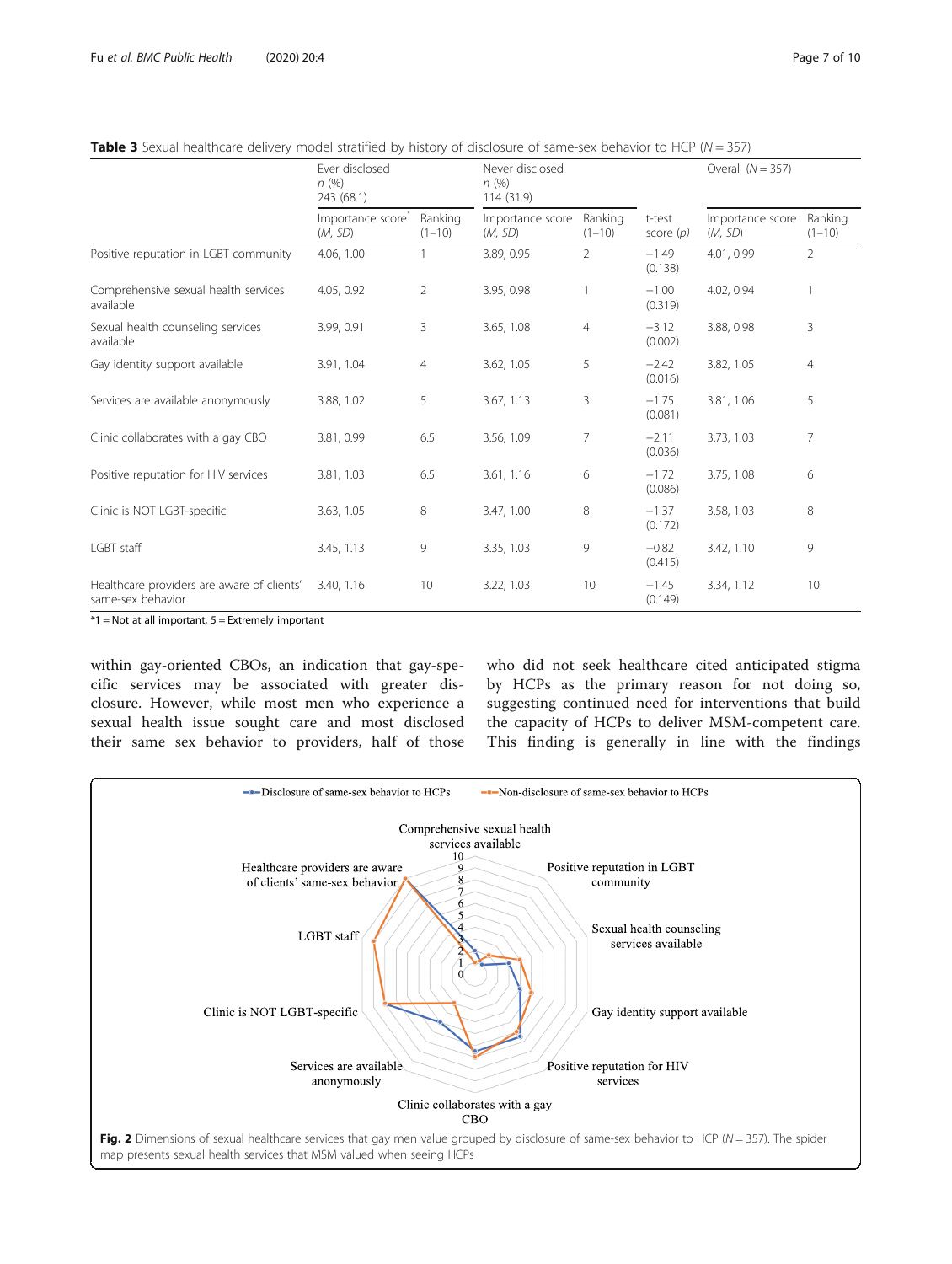from a 2017 study that three-fifths of MSM who saw a physician in the last two years in China have ever experienced healthcare discrimination [[10\]](#page-8-0).

Though all participants were recruited from MSMfocused VCT clinics, a sizable minority (11.8%) reported never having tested for HIV. In China, MSM-focused CBOs may function as a place for social support related to sexual health, such as counselling related to sexual orientation or obsessive fear about HIV acquisition, rather than solely HIV testing. These participants may also have visited the VCT clinic for the first time, and remained precontemplative or contemplative about HIV testing itself. Further research could better describe this important subpopulation, to better understand the connection between never testing for HIV and visiting MSM-focused CBOs.

#### Ideal sexual health clinic for MSM

Those men who ever disclosed same-sex behavior placed a higher value on sexual health counseling services, support for gay identity, and gay CBO oriented clinic than those never who had never disclosed. In the context of previous studies of disclosure and HIV/STI services among MSM [[11](#page-8-0), [14,](#page-8-0) [15,](#page-8-0) [20](#page-8-0)] our sexual health service model highlighted the importance of cultural and psychological supports in sexual health services. Disclosure of same-sex behavior by MSM to HCPs is integral to appropriate sexual health services, (e.g. HPV vaccination) and likely depends on provider-level interactions [\[21,](#page-8-0) [22](#page-8-0)].

The availability of comprehensive sexual health services was the most valued dimension in our sample. A "one-stop shopping" approach, clustering a variety of tailored sexual health services for MSM in the same venue [[23,](#page-8-0) [24](#page-9-0)], have yet to be provided in the Chinese context [[10,](#page-8-0) [25\]](#page-9-0). It will be critical to identify models that integrate sexual health services with HIV prevention with the upcoming introduction of HIV pre-exposure prophylaxis (PrEP) into China for key populations such as MSM [[26\]](#page-9-0). However, there are structural barriers to achieving this. One example is that primary care physicians, whose services are underused since most people see specialists first, may be more competent in managing health services or facilitating referrals for MSM clients [[10\]](#page-8-0). Other barriers stem from STI specialists. Though WHO has recommended provider-initiated HIV testing and counseling since 2007 [[27\]](#page-9-0), and HIV testing rates in STI clinics have steadily increased [[28\]](#page-9-0), low perception of the prevalence of disease is still common among STI care providers [[13](#page-8-0)]. These STI specialists may experience difficulties in recognizing their MSM clients' needs and providing competent services.

The largest gap in the service dimensions related to anonymity. Not surprisingly, those who had not previously disclosed same-sex behavior prized service dimensions that connote less risk of disclosure. Compared to MSM

who had disclosed, they reported slightly lower preferences for sexual health counseling, gay identity support, reputation for HIV services, collaboration with a gay CBO, and awareness among HCPs of clients' same sex behavior. While anonymity distinguished the two groups, HCPs being aware of clients' same-sex behavior (ranked 10th in both groups) was the least valued service for all. Substantial discrimination and stigma toward same-sex behavior in healthcare settings could be a key reason why most MSM prefer to avoid disclosing same-sex behavior when going to HCPs for sexual health issues  $[10]$ . A few studies have shown that ignorance of LGBT lifestyles and sexual practices, lack of appropriate language and probing, preconception of MSM clients' sexual orientation, and homophobic attitudes from HCPs are key barriers to disclosure [[2,](#page-8-0) [25\]](#page-9-0). Structural intervention and training for HCPs can be effective strategies to facilitate disclosure of same-sex behaviors in MSM, which could ultimately resolve the gaps between the demand for sexual health services and the delivery of sexual health services [\[2](#page-8-0), [3\]](#page-8-0).

Our study has several limitations. First, we investigated disclosure of same-sex behavior and sexual health service model based on client-side perceptions and did not incorporate HCPs' perspectives. Second, recall bias may limit how participants answered questions related to health-seeking experiences. Third, the participants were recruited from an HIV VCT clinic, which might introduce selection bias, as CBOs in these four cities in China include MSM-friendly staff. Fourth, this was a crosssectional study and no causal relationships can be inferred.

## Conclusions

Our hypothesis that MSM who had disclosed versus never disclosed same-sex behavior would differ in the value they placed on different dimensions of sexual health services was partially borne out. A cross-sectional survey to elicit opinions and preferences on service delivery dimensions of more hidden MSM populations, who likely have much lower rates of disclosure to HCP, could be conducted through online recruitment methods and bring more nuance to our understanding of diversity within MSM populations in China. As health authorities in China decide on implementation models for PrEP delivery and, specifically how to integrate PrEP into existing health services, attention should be paid to the preferences of target populations in order to develop comprehensive, patient-centric and LGBT-friendly services. Well-designed pragmatic trials to compare service delivery models of PrEP could be helpful to inform introduction and scale up of PrEP so that this powerful biomedical intervention can be delivered in a way that maximizes its potential to rapidly achieve epidemiological impact.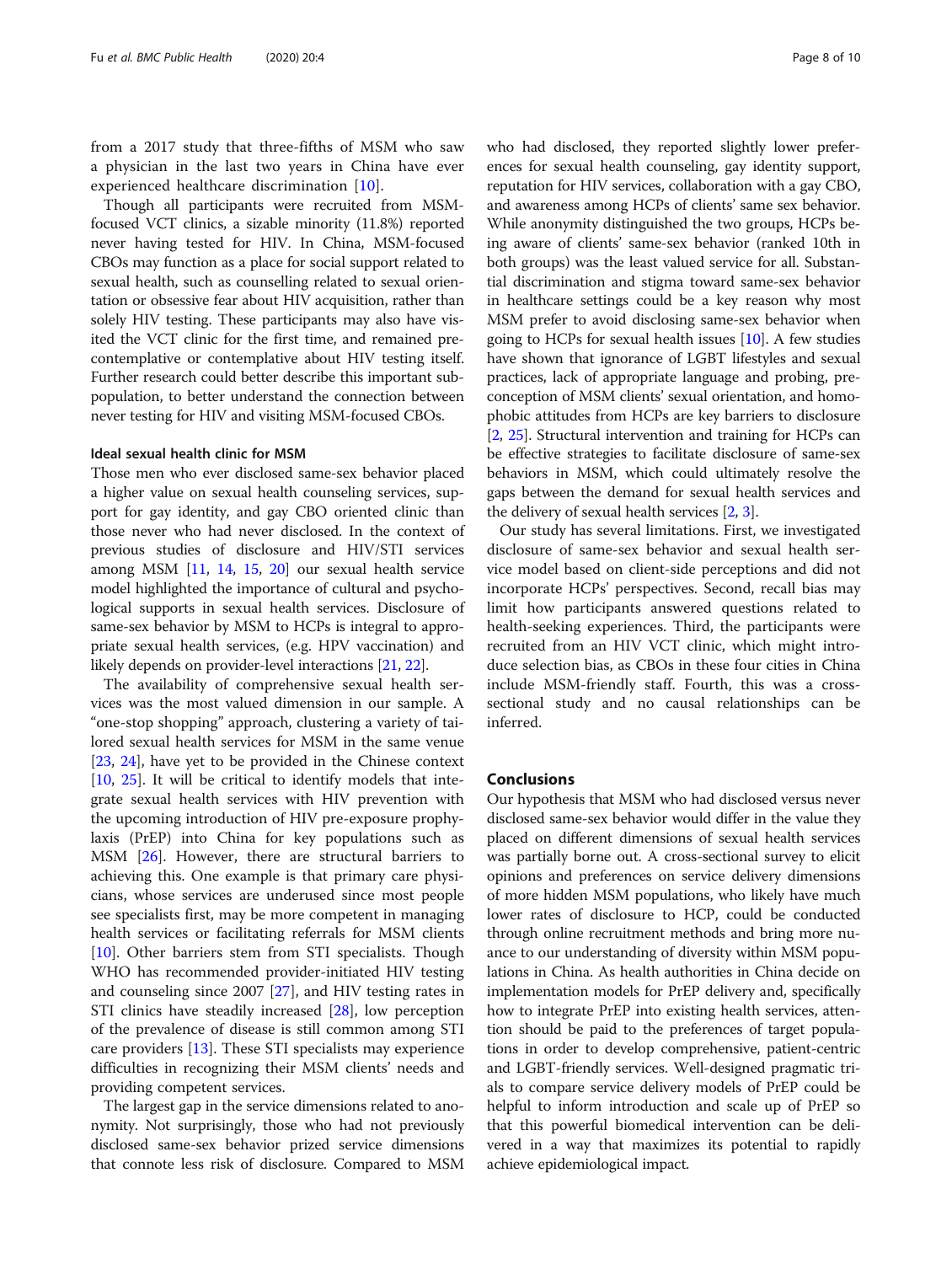## <span id="page-8-0"></span>Abbreviations

CBO: Community-based Organization; GPP: Good Participatory Practices; HCPs: Healthcare Providers; HIV: Human Immunodeficiency Virus; LGBT: Lesbian, Gay, Bisexual, Transgender; MSM : Men Who Have Sex with Men; PrEP : Pre-exposure Prophylaxis; STIs: Sexually Transmitted Infections; VCT : Voluntary Counselling and Testing

#### Acknowledgements

This study was supported by the Good Participatory Practices (GPP) program of Aaron Diamond AIDS Research Center. The authors would like to thank all the GPP team members and collaborators: Weibin Cheng (Guangzhou Center for Disease Control and Prevention, China; Dermatology Hospital of Southern Medical University, China), Xiaojie Huang (Beijing You'an Hospital, China), Min Wang (First Hospital of Changsha, China) and the following community-based organizations: Changsha Zonda-sunshine Social Work Center, QingCai Volunteer Center, Lingnan Partners, Zhitong, Tianyuan. We thank all our participants for their responses and their time.

#### Authors' contributions

KM, NH, and YW conceived of the study; RF, LX, JH, SM, and HZ contributed to the conduct of the survey; RF performed the statistical analyses; YG, HX, RF, YW, BK, KM contributed to interpretation of results and conclusions; RF, BK, and KM drafted the manuscript; all authors contributed to manuscript revision. We confirm that the manuscript has been read and approved by all named authors and that there are no other persons who satisfied the criteria for authorship but are not listed. We further confirm that the order of authors listed in the manuscript has been approved by all of us. All authors read and approved the final manuscript.

#### Funding

This study has received funding from GlaxoSmithKline and the National Science and Technology Major Project, #2018ZX10715004. Dr. Meyers is supported by Grant #UL1TR001866 from the National Center for Advancing Translational Sciences (NCATS), National Institutes of Health (NIH) Clinical and Translational Science Award (CTSA) program. Dr. Kutner is supported by two NIMH grants (T32-MH19139, Behavioral Sciences Research in HIV Infection; Principal Investigator: Theodorus Sandfort, PhD) and the HIV Center for Clinical and Behavioral Studies (P30-MH43520, Principal Investigator: Robert H. Remien, PhD). The funders had no role in study design, data collection and analysis, decision to publish, or preparation of the manuscript.

#### Availability of data and materials

The datasets used and/or analysed during the current study are available from the corresponding author on reasonable request.

## Ethics approval and consent to participate

All procedures performed in this study were in accordance with the ethical standards of the Ethics Review Committee of Fudan University, Shanghai, China (IRB00002408 & FWA00002399) and with the 1964 Helsinki declaration and its later amendments. Written informed consent was obtained from all individual participants included in the study.

#### Consent for publication

Not applicable.

#### Competing interests

The authors declare that they have no competing interests.

#### Author details

<sup>1</sup>Guangzhou Center for Disease Control and Prevention, Guangzhou, China. 2 HIV Center for Clinical and Behavioral Studies, New York State Psychiatric Institute and Columbia University, New York, USA. <sup>3</sup>Aaron Diamond AIDS Research Center, The Rockefeller University, 455 1st Avenue, 7th Floor, New York, NY 10016, USA. <sup>4</sup>Institution of HIV/AIDS, The First Hospital of Changsha, Changsha, China. <sup>5</sup>School of Public Health, Fudan University, Shanghai, China. <sup>6</sup>Beijing Youan Hospital, Capital Medical University, Beijing, China.<br><sup>7</sup>Shangbai CSW & MSM Conter, Shangbai, China. Shanghai CSW & MSM Center, Shanghai, China.

#### References

- 1. Pachankis JE, Hatzenbuehler ML, Hickson F, Weatherburn P, Berg RC, Marcus U, et al. Hidden from health: structural stigma, sexual orientation concealment, and HIV across 38 countries in the European MSM Internet Survey. AIDS (London, England). 2015;29(10):1239.
- 2. Qiao S, Zhou G, Li X. Disclosure of same-sex behaviors to health-care providers and uptake of HIV testing for men who have sex with men: a systematic review. Am J Mens Health. 2018;12(5):1197–214.
- 3. Mayer KH, Bekker L-G, Stall R, Grulich AE, Colfax G, Lama JR. Comprehensive clinical care for men who have sex with men: an integrated approach. Lancet. 2012;380(9839):378–87.
- 4. Fenway Guide to Lesbian, Gay, Bisexual, and Transgender Health, 2nd Edition. Philadelphia: American College of Physicians; 2015.
- 5. Wong FY, Huang ZJ, Wang W, He N, Marzzurco J, Frangos S, et al. STIs and HIV among men having sex with men in China: a ticking time bomb? AIDS Edu Prevent. 2009;21(5):430–46.
- 6. Xu JJ, Tang WM, Zou HC, Mahapatra T, Hu QH, Fu GF, et al. High HIV incidence epidemic among men who have sex with men in China: results from a multi-site cross-sectional study. Infect Dis Poverty. 2016;5(1):82.
- 7. Ong JJ, Fu H, Pan S, Smith MK, Wu D, Wei C, et al. Missed opportunities for human immunodeficiency virus and syphilis testing among men who have sex with men in China. Sex Transm Dis. 2018;45(6):382–6.
- 8. Zou H, Meng X, Lu Y, Jia T, Yin H, Luo Z, et al. Delayed HIV testing among men who have sex with men in China is common: Findings from the T2T study. 22nd International AIDS Conference; Amsterdan 2018.
- 9. Yu L, Ruan Y, Vermund SH, Osborn CY, Wu P, Jia Y, et al. Predictors of antiretroviral therapy initiation: a cross-sectional study among Chinese HIVinfected men who have sex with men. BMC Infect Dis. 2015;15(1):570.
- 10. Watson J, Tang W, Pan S, Wu D, Zhao P, Cao B, et al. Out of the closet, into the clinic: opportunities for expanding men who have sex with men– competent Services in China. Sex Transm Dis. 2018;45(8):527–33.
- 11. Tang W, Mao J, Tang S, Liu C, Mollan K, Cao B, et al. Disclosure of sexual orientation to health professionals in China: results from an online crosssectional study. J Int AIDS Soc. 2017;20(1):21416.
- 12. WHO. Defining sexual health: report of a technical consultation on sexual health, 28–31 January 2002, Geneva. Geneva; 2006.
- 13. Tucker JD, Walensky RP, Yang LG, Yang B, Bangsberg DR, Chen XS, et al. Expanding provider-initiated HIV testing at STI clinics in China. AIDS Care. 2012;24(10):1316–9.
- 14. Askew I, Berer M. The contribution of sexual and reproductive health services to the fight against HIV/AIDS: a review. Reprod Health Matt. 2003; 11(22):51–73.
- 15. Cheng W, Cai Y, Tang W, Zhong F, Meng G, Gu J, et al. Providing HIVrelated services in China for men who have sex with men. Bull World Health Organ. 2016;94(3):222.
- 16. Yan H, Zhang R, Wei C, Li J, Xu J, Yang H, et al. A peer-led, communitybased rapid HIV testing intervention among untested men who have sex with men in China: an operational model for expansion of HIV testing and linkage to care. Sex Transm Infect. 2014;90(5):388–93.
- 17. Li L, Jiang Z, Song W, Ding Y, Xu J, He N. Development of HIV infection risk assessment tool for men who have sex with men based on Delphi method. Chin J Epidemiol. 2017;38(10):1426–30.
- 18. China NBoSo. China statistical yearbook. Beijing: China Statistics Press; 2017.
- 19. WHO. Classifying health workers. Geneva: WHO; 2010.
- 20. Neville S, Henrickson M. Perceptions of lesbian, gay and bisexual people of primary healthcare services. J Adv Nurs. 2006;55(4):407–15.
- 21. Ng BE, Moore D, Michelow W, Hogg R, Gustafson R, Robert W, et al. Relationship between disclosure of same-sex sexual activity to providers, HIV diagnosis and sexual health services for men who have sex with men in Vancouver, Canada. Can J Public Health. 2014;105(3):e186–e91.
- 22. Eliason MJ, Schope R. Does "don't ask don't tell" apply to health care? Lesbian, gay, and bisexual people's disclosure to health care providers. J Gay Lesbian Med Assoc. 2001;5(4):125–34.
- 23. Bekker L-G, Alleyne G, Baral S, Cepeda J, Daskalakis D, Dowdy D, et al. Advancing global health and strengthening the HIV response in the era of the sustainable development goals: the international AIDS society— lancet commission. Lancet. 2018;392(10144):312–58.